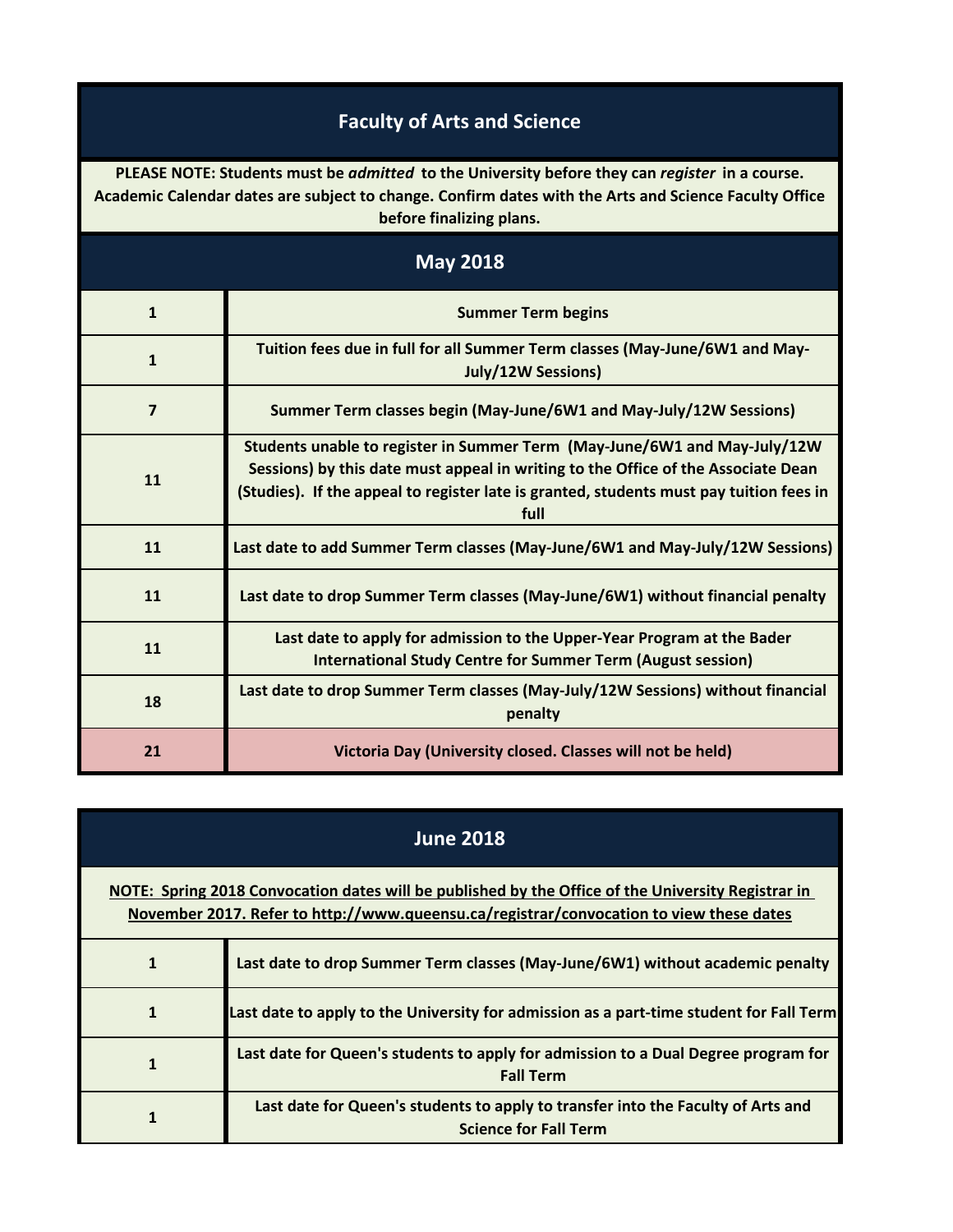| $\mathbf{1}$ | Last date to apply to the University for upper-year full-time admission for Fall Term<br>from another post-secondary institution                                                                                                  |
|--------------|-----------------------------------------------------------------------------------------------------------------------------------------------------------------------------------------------------------------------------------|
|              | Last date to apply for accommodation for an official examination conflict for the<br>June, July and August examination sessions                                                                                                   |
| <b>15</b>    | Last date for receipt of required documentation from students seeking admission to<br>Fall Term to full- or part-time study, including transfer students, to ensure that an<br>admission decision is made before the Term begins. |
| 18           | Summer Term classes (May-June/6W1) end                                                                                                                                                                                            |
| 21,22        | Summer Term examinations for May-June/6W1 session classes (TENTATIVE)                                                                                                                                                             |
| 29           | Last date to drop Summer Term classes (May-July/12W Session) without academic<br>penalty                                                                                                                                          |

| <b>July 2018</b>        |                                                                                                                                                                                                                                                 |
|-------------------------|-------------------------------------------------------------------------------------------------------------------------------------------------------------------------------------------------------------------------------------------------|
| $\mathbf{1}$            | Tuition fees due in full for Summer Term classes (July-August/6W2 Session)                                                                                                                                                                      |
| $\overline{2}$          | Canada Day observance (Classes will not be held)                                                                                                                                                                                                |
| $\overline{\mathbf{3}}$ | Summer Term classes (July-August/6W2 Session) begin                                                                                                                                                                                             |
| 9                       | Students unable to register in Summer Term (July-August/6W2 Session) by this date<br>must appeal in writing to the Office of the Associate Dean (Studies). If the appeal to<br>register late is granted, students must pay tuition fees in full |
| 9                       | Last date to add Summer Term classes (July-August/6W2 Session)                                                                                                                                                                                  |
| 9                       | Last date to drop Summer Term classes (July-August/6W2 Session) without financial<br>penalty                                                                                                                                                    |
| 15                      | First date to apply to graduate in SOLUS for Fall 2018 (TENTATIVE)                                                                                                                                                                              |
| 27                      | Summer Term classes (May-July/12W Session) end                                                                                                                                                                                                  |
| 30                      | Last date to drop Summer Term classes (July-August/6W2 Session) without academic<br>penalty                                                                                                                                                     |
| 31                      | Summer Term examinations in May-July/12W Session classes begin (TENTATIVE)                                                                                                                                                                      |
| 31                      | Last date to apply for admission to the Upper-Year Program at the Bader<br><b>International Study Centre for Fall Term.</b>                                                                                                                     |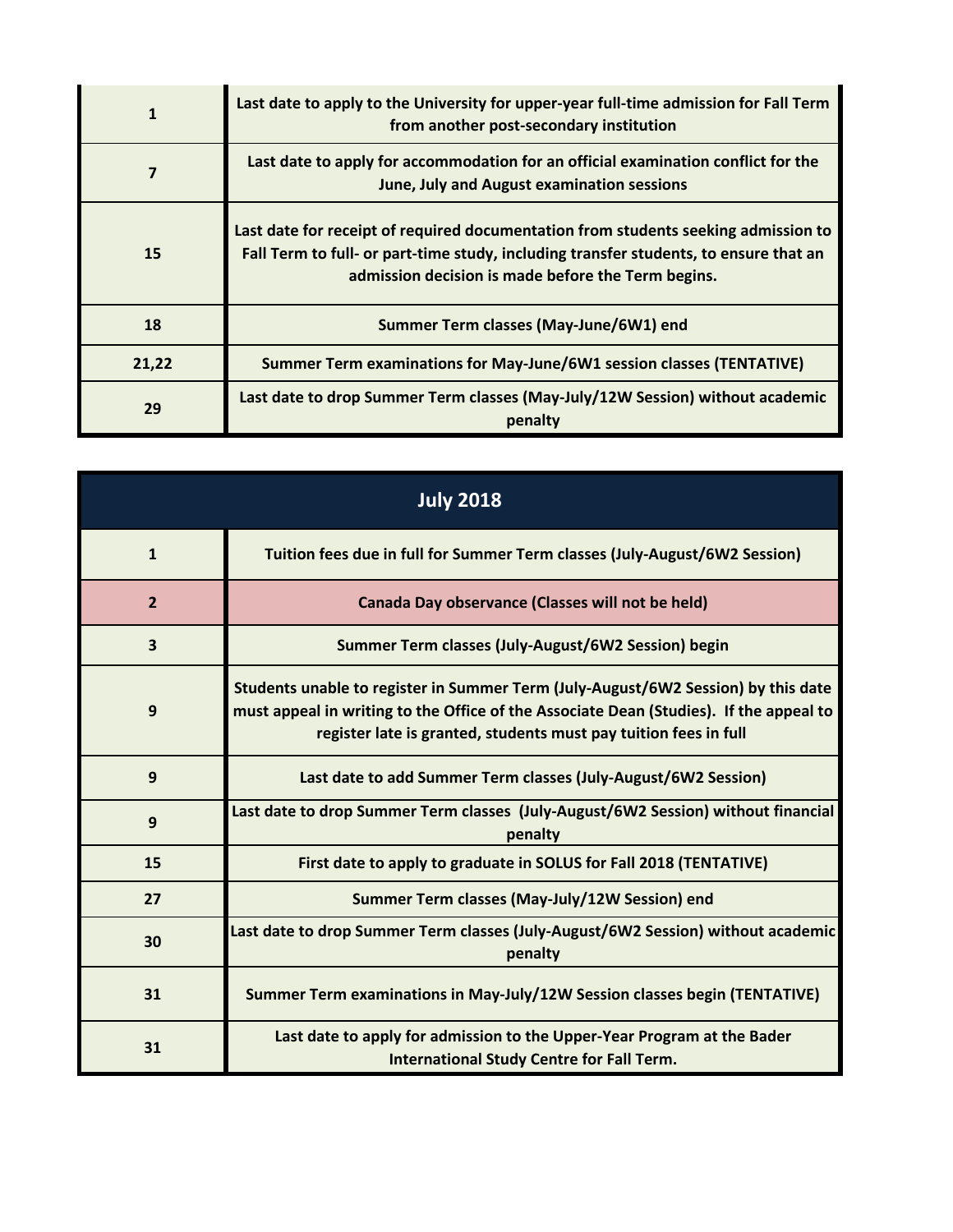| August 2018  |                                                                                                                                             |
|--------------|---------------------------------------------------------------------------------------------------------------------------------------------|
| $\mathbf{1}$ | Refer to http://www.queensu.ca/artsci_online/apply/dates-and-deadlines for<br>deadlines for admission to Distance Studies for the Fall Term |
| 3            | <b>Registration period for Fall and Winter classes ends (TENTATIVE)</b>                                                                     |
| 3            | Summer Term examinations in May-July/12W Session classes end (TENTATIVE)                                                                    |
| 6            | Civic Holiday (University closed. Classes will not be held)                                                                                 |
| 13           | Summer Term classes (July-August/6W2 Session) end                                                                                           |
| $15 - 16$    | Summer Term examinations in July-August/6W2 Session classes (TENTATIVE)                                                                     |
| 21           | Time period to add and drop classes begins (Open Enrolment) (TENTATIVE)                                                                     |
| 31           | <b>Summer Term ends</b>                                                                                                                     |

| September 2018 |                                                                                                                                                                                                                     |
|----------------|---------------------------------------------------------------------------------------------------------------------------------------------------------------------------------------------------------------------|
| $\mathbf{1}$   | <b>Fall Term begins</b>                                                                                                                                                                                             |
| $\mathbf{1}$   | <b>Tuition fees due in full for Fall Term</b>                                                                                                                                                                       |
| $\mathbf{1}$   | <b>Orientation Week begins (arrival day)</b>                                                                                                                                                                        |
| 1              | <b>Welcoming Ceremony for new students</b>                                                                                                                                                                          |
| 3              | Labour Day (University closed. Classes will not be held)                                                                                                                                                            |
| 6              | <b>Fall Term classes begin</b>                                                                                                                                                                                      |
| 19             | Students unable to register in Fall Term by this date must appeal in writing to the<br>Office of the Associate Dean (Studies). If the appeal to register late is granted,<br>students must pay tuition fees in full |
| 19             | Last date to add Fall Term and multi-term classes                                                                                                                                                                   |
| 19             | Last date to drop Fall Term and multi-term classes without financial penalty                                                                                                                                        |
| 30             | Deadline for payment of residence, UHIP and Student Activity Fees due in full                                                                                                                                       |

| October 2018 |                                                                   |
|--------------|-------------------------------------------------------------------|
|              | Thanksgiving Day (University closed. Classes will not be held.)   |
| 15           | Last date to apply in SOLUS to graduate for Fall 2018 (TENTATIVE) |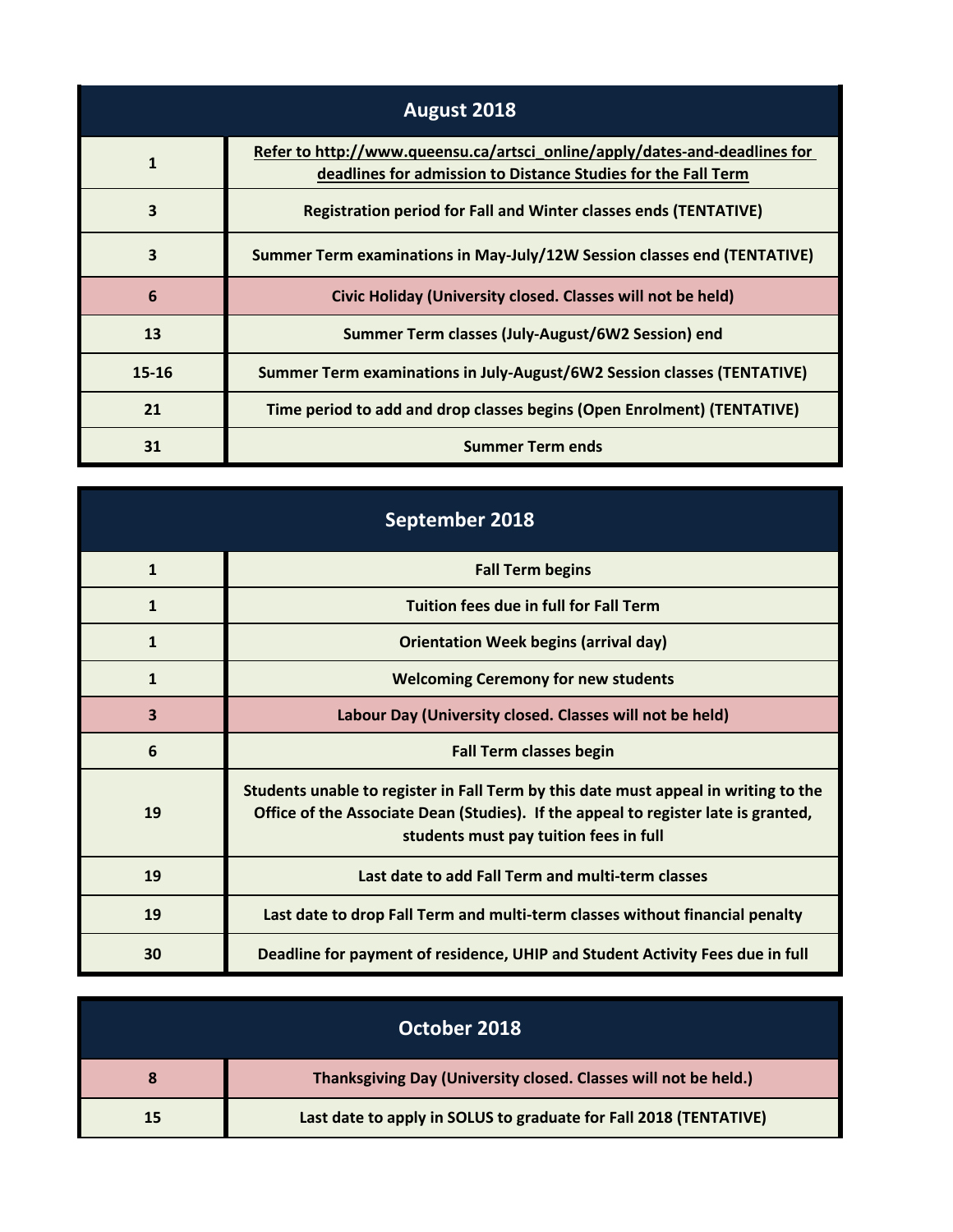| 16    | <b>University Day</b>      |
|-------|----------------------------|
| 25,26 | <b>Fall mid-term break</b> |

| November 2018                                                                                                                                                                                 |                                                                                                                              |
|-----------------------------------------------------------------------------------------------------------------------------------------------------------------------------------------------|------------------------------------------------------------------------------------------------------------------------------|
| NOTE: Fall 2018 Convocation dates will be published by the Office of the University Registrar in May<br>2018. Please refer to http://www.queensu.ca/registrar/convocation to view these dates |                                                                                                                              |
| $\overline{2}$                                                                                                                                                                                | Last date to drop Fall Term classes without academic penalty                                                                 |
| 7                                                                                                                                                                                             | Last date to apply for accommodation for an official examination conflict for the<br>December examination session            |
| 9                                                                                                                                                                                             | Remembrance Day observance (Classes cancelled 10:30 - 11:30 a.m.)                                                            |
| 15                                                                                                                                                                                            | Last date to apply for admission to the Upper-Year Program at the Bader<br><b>International Study Centre for Winter Term</b> |
| 30                                                                                                                                                                                            | <b>Fall term classes end</b>                                                                                                 |

| December 2018 |                                                                                                                                               |
|---------------|-----------------------------------------------------------------------------------------------------------------------------------------------|
|               | Refer to http://www.queensu.ca/artsci_online/apply/dates-and-deadlines for<br>deadlines for admission to Distance Studies for the Winter Term |
|               | Last date for Queen's students to apply for admission to Dual or Second Degree<br><b>Programs for Winter Term</b>                             |
| 1             | First date to apply to graduate in SOLUS for Spring 2019 (TENTATIVE)                                                                          |
| $1 - 4$       | <b>Fall Term pre-examination study period</b>                                                                                                 |
| $5 - 20$      | Final examinations in Fall Term classes and mid-year tests in multi-term classes                                                              |
| 6             | <b>Commemoration Day (examinations cancelled)</b>                                                                                             |
| 31            | <b>Fall Term ends</b>                                                                                                                         |

| January 2019 |                                                              |
|--------------|--------------------------------------------------------------|
|              | New Year's Day (University closed. Classes will not be held) |
|              | <b>Winter Term begins</b>                                    |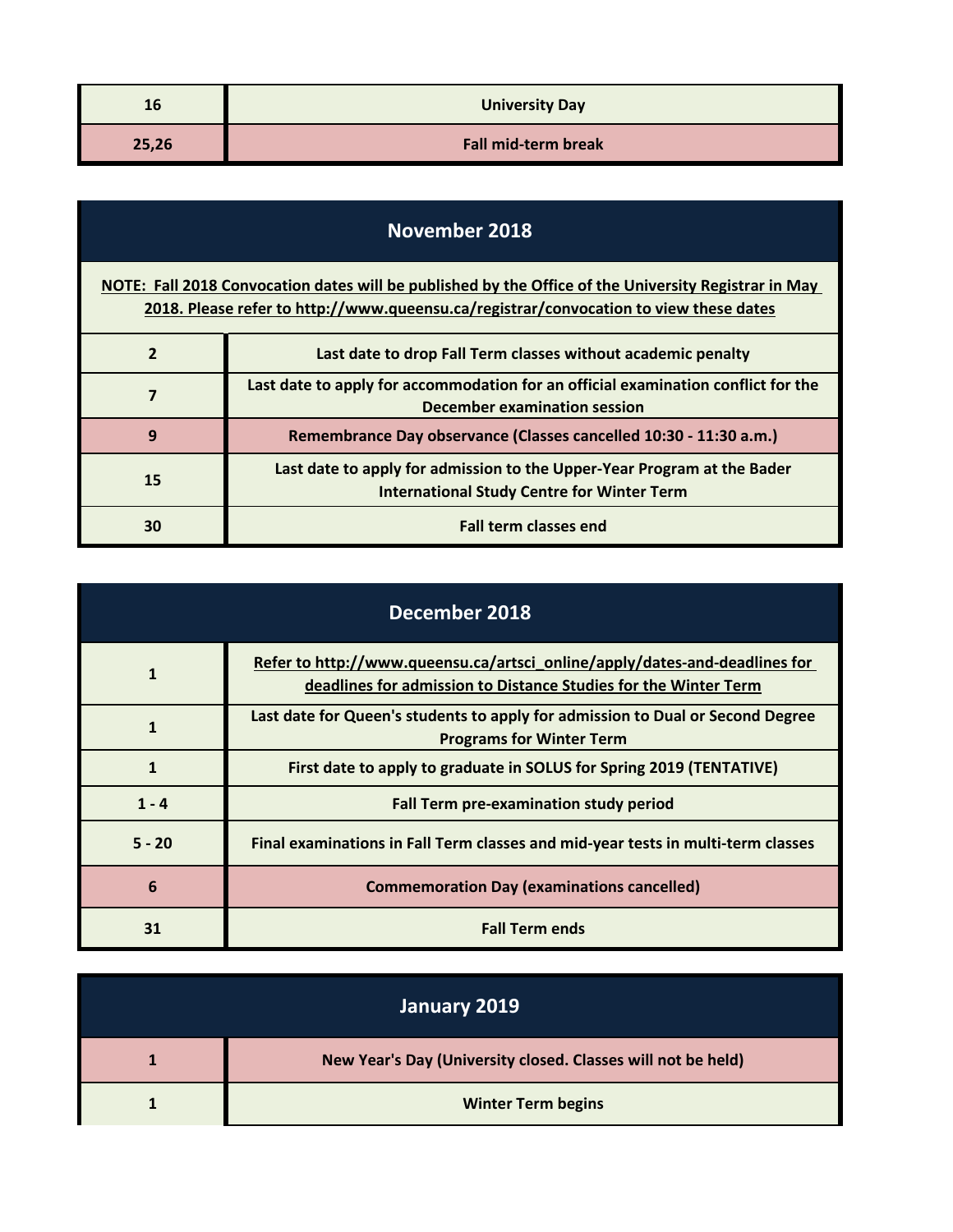|           | <b>Winter Term classes begin</b>                                                                                                                                                                                      |
|-----------|-----------------------------------------------------------------------------------------------------------------------------------------------------------------------------------------------------------------------|
| 10        | <b>Tuition fees due in full for Winter Term classes</b>                                                                                                                                                               |
| <b>11</b> | Last date to apply to the International Programs Office for exchange programs for<br>2019-2020                                                                                                                        |
| 18        | Students unable to register in Winter Term by this date must appeal in writing to the<br>Office of the Associate Dean (Studies). If the appeal to register late is granted,<br>students must pay tuition fees in full |
| 18        | Last date to add Winter Term classes                                                                                                                                                                                  |
| 18        | Last date to drop Winter Term classes without financial penalty                                                                                                                                                       |

| February 2019 |                                                    |
|---------------|----------------------------------------------------|
|               | <b>Registration for Summer Term classes begins</b> |
| 18            | <b>Family Day (classes will not be held)</b>       |
| $19 - 22$     | Mid-term Reading Week (all classes cancelled)      |

| <b>March 2019</b> |                                                                                                                                           |
|-------------------|-------------------------------------------------------------------------------------------------------------------------------------------|
|                   | Last date to drop Winter Term and multi-term classes without academic penalty                                                             |
|                   | Last date to apply for accommodation for an official examination conflict for the<br><b>April examination session</b>                     |
| 30                | Last date to apply for admission to the Upper-Year Program at the Bader<br>International Study Centre for Summer Term (May-June Session). |
| 31                | Last date to apply to the University for upper-year full-time admission for Summer<br>Term from another post-secondary institution        |

| <b>April 2019</b> |                                                                                                                                               |
|-------------------|-----------------------------------------------------------------------------------------------------------------------------------------------|
|                   | Refer to http://www.queensu.ca/artsci_online/apply/dates-and-deadlines for<br>deadlines for admission to Distance Studies for the Summer Term |
|                   | Last day for Queen's students to apply for a Dual Degree Program for Summer Term                                                              |
|                   | <b>Winter Term classes end</b>                                                                                                                |
| $6 - 10$          | Winter Term pre-exam study period                                                                                                             |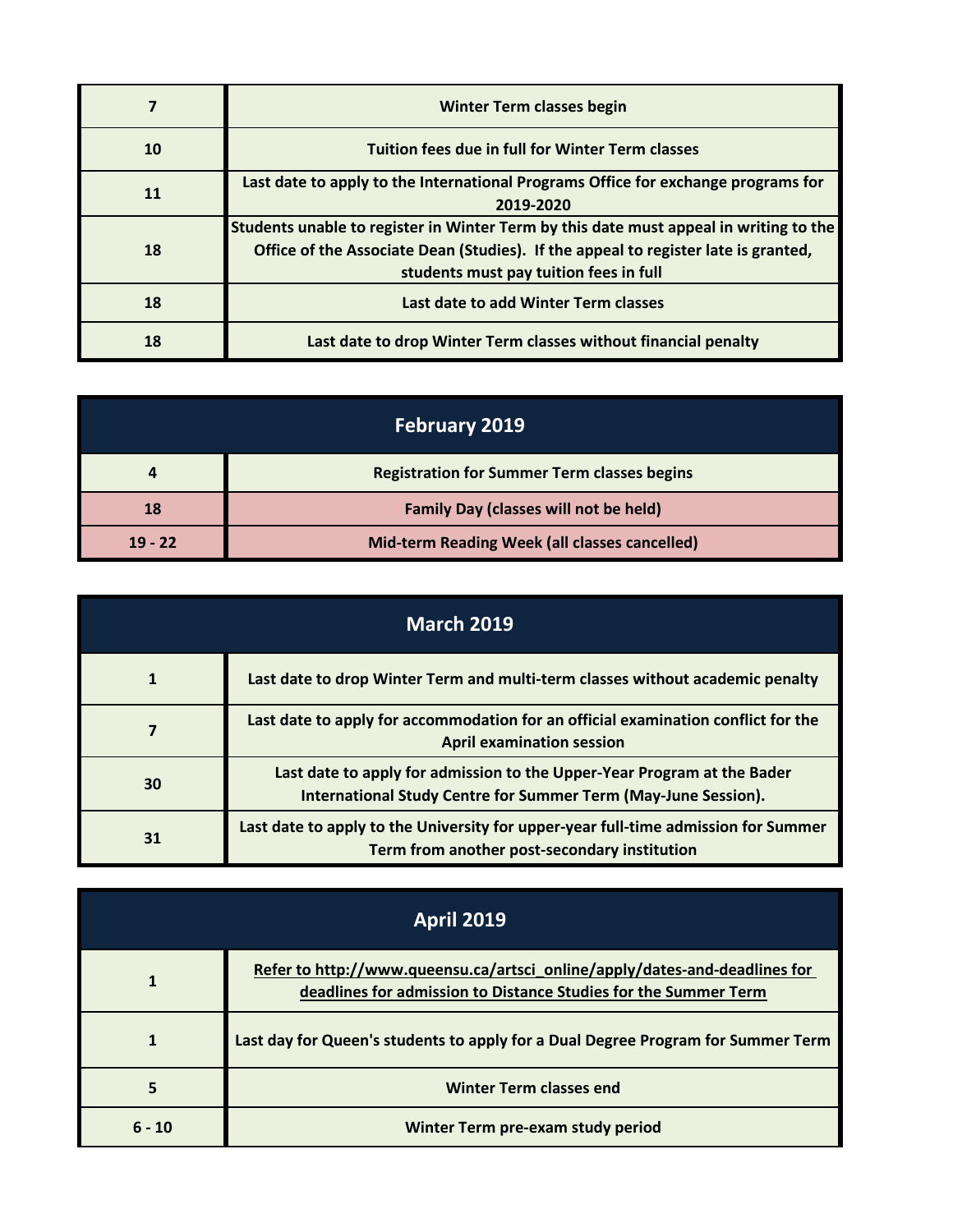| $11 - 27$ | <b>Final examinations in Winter Term and multi-term classes</b>                                                                                                                                                                     |
|-----------|-------------------------------------------------------------------------------------------------------------------------------------------------------------------------------------------------------------------------------------|
| <b>15</b> | Last date for receipt of required documentation from students seeking admission for<br>Summer Term to full- or part-time study, including transfer students, to ensure that<br>an admission decision is made before the Term begins |
| 19        | Good Friday (University closed. Classes will not be held)                                                                                                                                                                           |
| 30        | <b>Winter Term ends</b>                                                                                                                                                                                                             |
| 30        | Last date to apply to graduate in SOLUS in Spring 2019 (TENTATIVE)                                                                                                                                                                  |

| <b>May 2019</b> |                                                                                                                                                                                                                                                                   |
|-----------------|-------------------------------------------------------------------------------------------------------------------------------------------------------------------------------------------------------------------------------------------------------------------|
| $\mathbf{1}$    | <b>Summer Term begins</b>                                                                                                                                                                                                                                         |
| $\mathbf{1}$    | Tuition fees due in full for Summer Term classes (May-June/6W1 and May-July/12W<br>sessions)                                                                                                                                                                      |
| 6               | Summer Term classes (May-June/6W1 and May-July/12W sessions) begin                                                                                                                                                                                                |
| 10              | Students unable to register in Summer Term (May-June/6W1 and May-July/12W<br>sessions) by this date must appeal in writing to the Office of the Associate Dean<br>(Studies). If the appeal to register late is granted, students must pay tuition fees in<br>full |
| 10              | Last date to add Summer Term classes (May-June/6W1 and May-July/12W sessions)                                                                                                                                                                                     |
| 10              | Last date to drop Summer Term classes (May-June/6W1) without financial penalty                                                                                                                                                                                    |
| 10              | Last date to apply for admission to the Upper-Year Program at the Bader<br><b>International Study Centre for Summer Term (August Session).</b>                                                                                                                    |
| 17              | Last date to drop Summer Term classes (May-July/12W sessions) without financial<br>penalty                                                                                                                                                                        |
| 20              | Victoria Day (classes will not be held)                                                                                                                                                                                                                           |
| 31              | Last date to drop Summer Term classes (May-June/6W1) without academic penalty                                                                                                                                                                                     |

| <b>June 2019</b> |
|------------------|
|                  |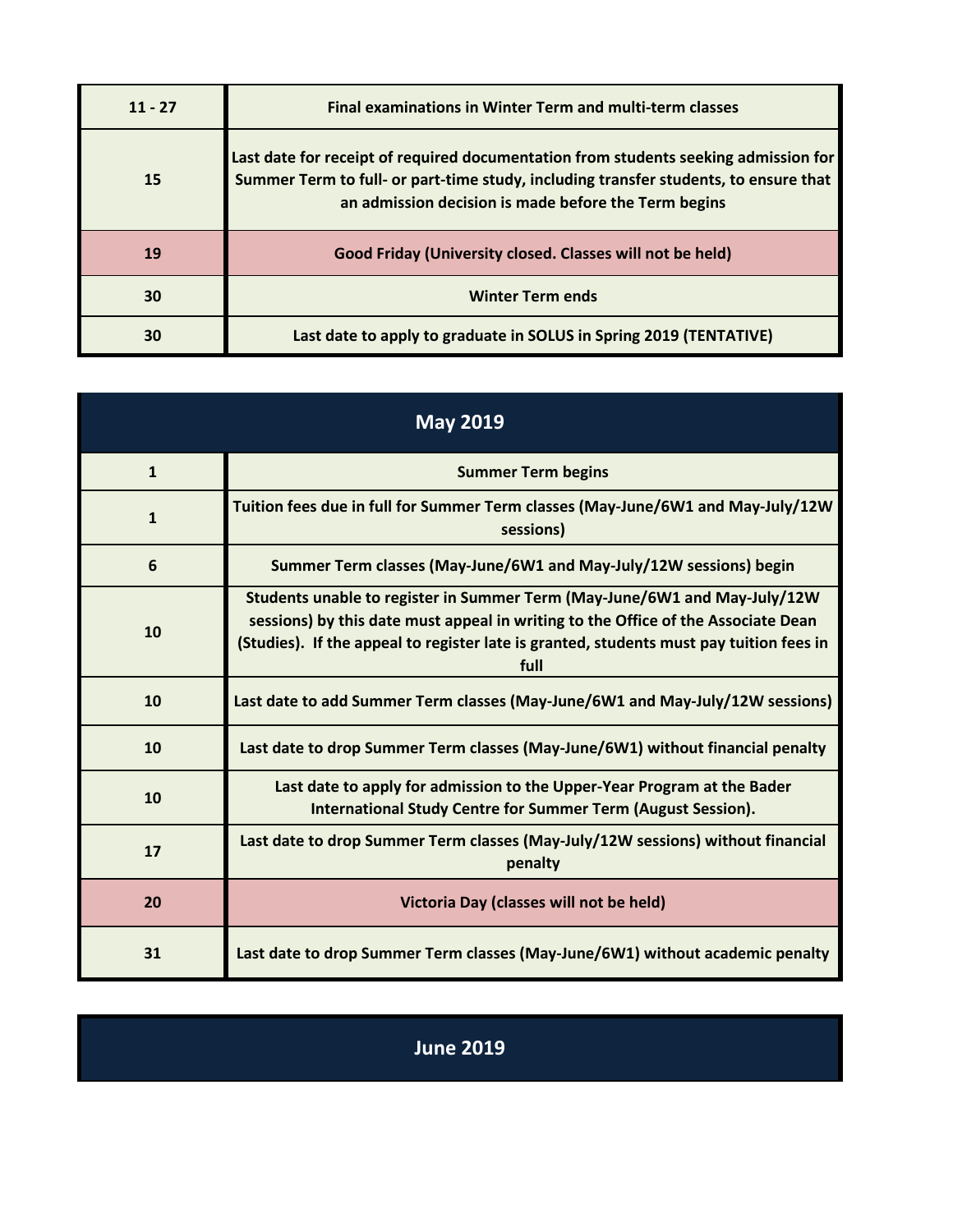| NOTE: Spring 2019 Convocation: Dates will be determined in November 2018. Please refer to<br>http://www.queensu.ca/registrar/convocation to view these dates. |                                                                                                                                                                                                                                 |  |
|---------------------------------------------------------------------------------------------------------------------------------------------------------------|---------------------------------------------------------------------------------------------------------------------------------------------------------------------------------------------------------------------------------|--|
|                                                                                                                                                               |                                                                                                                                                                                                                                 |  |
| $\mathbf{1}$                                                                                                                                                  | Last date to apply to the University for admission as a part-time student for Fall Term                                                                                                                                         |  |
| $\mathbf{1}$                                                                                                                                                  | Last date for Queen's students to apply for admission to a Dual Degree Program for<br><b>Fall Term</b>                                                                                                                          |  |
| $\mathbf{1}$                                                                                                                                                  | Last date for Queen's students to apply to transfer into the Faculty of Arts and<br><b>Science for Fall Term</b>                                                                                                                |  |
| $\mathbf{1}$                                                                                                                                                  | Last date to apply to the University for upper-year full-time admission for Fall Term<br>from another post-secondary institution.                                                                                               |  |
| $\overline{7}$                                                                                                                                                | Last date to apply for accommodation for an official examination conflict for the<br>June, July and August examination sessions                                                                                                 |  |
| 15                                                                                                                                                            | Last date for receipt of required documentation from students seeking admission for<br>Fall Term to full-or part-time study, including transfer students, to ensure that an<br>admission decision is made before the Term begin |  |
| 17                                                                                                                                                            | Summer Term classes (May-June/6W1 Session) end                                                                                                                                                                                  |  |
| $20 - 21$                                                                                                                                                     | Summer Term examinations in May-June/6W1 Session classes (TENTATIVE)                                                                                                                                                            |  |
| 28                                                                                                                                                            | Last date to drop Summer Term classes (May-July/12W Session) without academic<br>penalty                                                                                                                                        |  |

| <b>July 2019</b> |                                                                                                                                                                                                                                                  |
|------------------|--------------------------------------------------------------------------------------------------------------------------------------------------------------------------------------------------------------------------------------------------|
| $\mathbf{1}$     | Tuition fees due in full for Summer Term classes (July-August /6W2 Session)                                                                                                                                                                      |
| $\mathbf{1}$     | Canada Day (classes will not be held)                                                                                                                                                                                                            |
| $\overline{2}$   | Summer Term classes (July-August /6W2 Session) begin                                                                                                                                                                                             |
| 8                | Students unable to register in Summer Term (July-August /6W2 Session) by this date<br>must appeal in writing to the Office of the Associate Dean (Studies). If the appeal to<br>register late is granted, students must pay tuition fees in full |
| 8                | Last date to add Summer Term classes (July-August /6W2 Session)                                                                                                                                                                                  |
| 8                | Last date to drop Summer Term classes (July-August /6W2 Session)  without financial<br>penalty                                                                                                                                                   |
| 15               | <b>Summer class selection period begins (TENTATIVE)</b>                                                                                                                                                                                          |
| 15               | First date to apply in SOLUS to graduate for Fall 2019 (TENTATIVE)                                                                                                                                                                               |